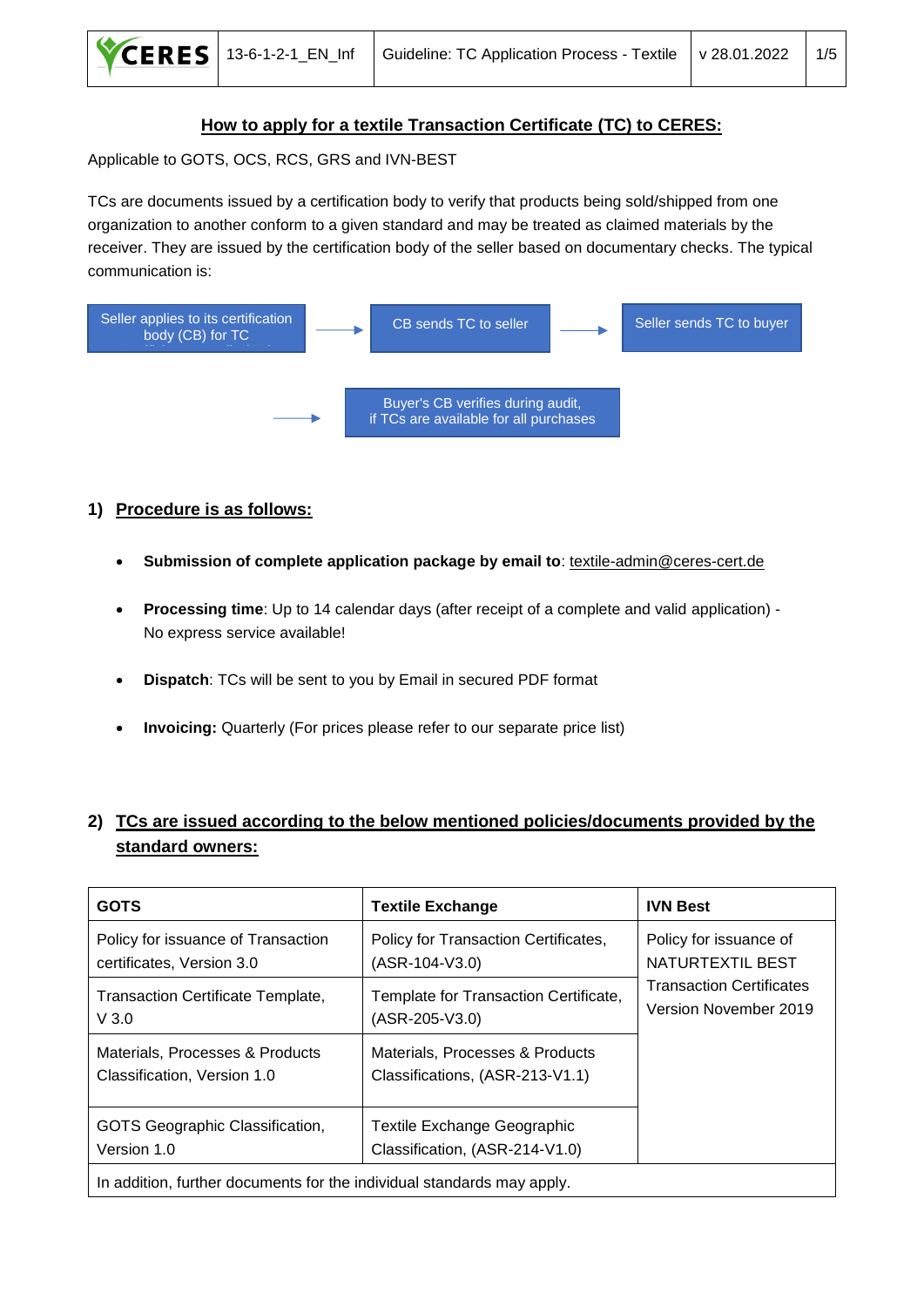

#### **3) Please note**:

- 1. TCs will only be issued if you hold/held a valid scope certificate for the standard for the applicable shipment dates.
- 2. Please check if your Scope Certificate was valid at time of shipment/sale, if all subcontractors used are included and if all products/material compositions are listed on your Scope Certificate before submitting your TC application to us.
- 3. A TC cannot be issued if your company is undergoing recertification and major non-conformities have been identified during the audit.
- 4. CERES does not issue Multi-Standard TCs (e.g. OCS-RCS)
- 5. CERES generally issues Multiple-Shipment TCs (TCs that cover more than one shipment) for up to 25 shipments, shipped in a period of 30 calendar days from first shipment date. For clients who deliver/sell to retailers we may agree on individual basis to more shipments (max. permitted  $= 100$ ) within a period of 90 calendar days from date of first shipment if the buyer agrees. Please contact us if you would like to make use of this exception**.** If you would like to apply for multiple shipment TCs the approval of the buyer will be required (see Annex 5). When you apply for Multiple Shipment TCs please send us the documents sorted per shipment (e.g. one PDF with docs for shipment 1 named as shipment 1, one PDF with docs for shipment 2 named as shipment 2, etc. – several attachments per Email are of course possible). This will help us with the right allocation and verification of your documents.

## **4) Timelines for TCs:**

|                 | TC must be issued by CB      | TC can be issued by CB on       | TC can't be issued           |
|-----------------|------------------------------|---------------------------------|------------------------------|
|                 |                              | its own discretion              |                              |
| <b>GOTS</b>     | 0-180 calendar days          | 181 + calendar days             |                              |
|                 | after earliest shipment date | after earliest shipment date    |                              |
| <b>Textile</b>  | 0-90 calendar days           | 91-180 calendar days            | 181 + calendar days          |
| <b>Exchange</b> | after earliest shipment date | after earliest shipment date    | after earliest shipment date |
|                 | 0-30 calendar days           | 31-90 calendar days             | 91+ calendar days            |
|                 | after scope certificate      | after scope certificate expires | after scope certificate      |
|                 | expires or is withdrawn      | or is withdrawn                 | expires or is withdrawn      |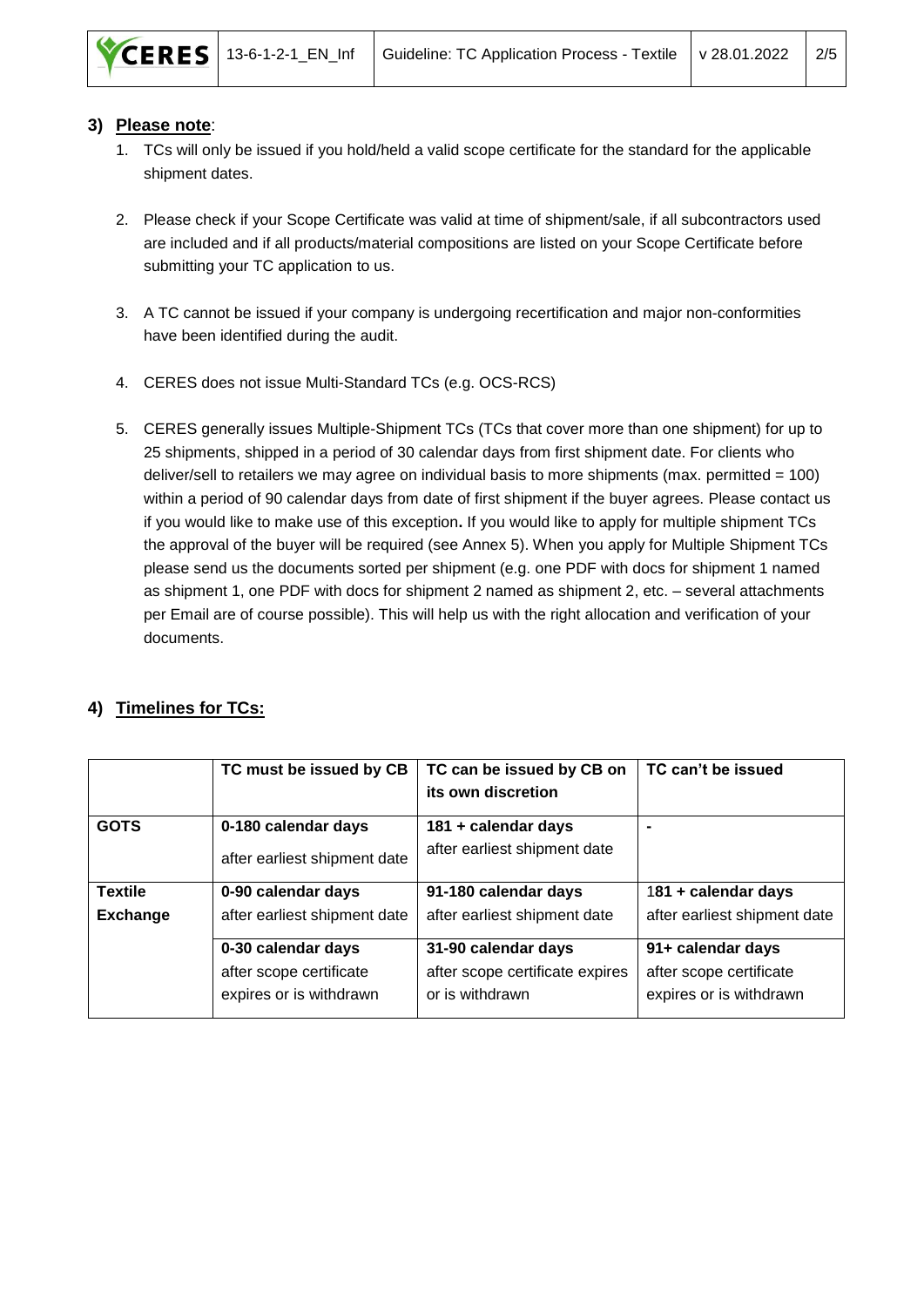

# **5) The following documents are required for the TC application:**

| <b>GOTS</b>                                                                                                                                                                                                                                                                                                                                                                                                                                                                                                                                                                                                                | <b>Textile Exchange</b>                                                                                                                                                                                                                                                                                                                                                                                                                                                                                                                                                                                                                                                                                                                                                           | <b>IVN BEST</b>                                                                                                                                                                                                                                                                                                                                                                                                                                                                                                                                                |
|----------------------------------------------------------------------------------------------------------------------------------------------------------------------------------------------------------------------------------------------------------------------------------------------------------------------------------------------------------------------------------------------------------------------------------------------------------------------------------------------------------------------------------------------------------------------------------------------------------------------------|-----------------------------------------------------------------------------------------------------------------------------------------------------------------------------------------------------------------------------------------------------------------------------------------------------------------------------------------------------------------------------------------------------------------------------------------------------------------------------------------------------------------------------------------------------------------------------------------------------------------------------------------------------------------------------------------------------------------------------------------------------------------------------------|----------------------------------------------------------------------------------------------------------------------------------------------------------------------------------------------------------------------------------------------------------------------------------------------------------------------------------------------------------------------------------------------------------------------------------------------------------------------------------------------------------------------------------------------------------------|
| <b>Supplier/Input TC:</b><br>You need to check the TC you are<br>receiving from your supplier and<br>revert back to him if anything is<br>not correct:<br>To be checked for e.g.:<br>Correct Standard? (e.g.<br>1.<br>we can't issue GOTS TCs<br>based on OCS input TCs)<br>Right buyer and<br>2.<br>consignee address?<br>3.<br>Right products, amounts<br>and compositions listed?<br>Correct shipping dates?<br>4.<br>5.<br>Country and Region of<br>origin mentioned?<br><b>Technical Parameters</b><br>6.<br>included (if applicable)?<br>Copy of Original TC with<br>7.<br>signature/QR Code/stamp<br>(not a draft!) | (OCS, RCS, GRS)<br><b>Supplier/Input TC:</b><br>You need to check the TC you are<br>receiving from your supplier and<br>revert back to him if anything is not<br>correct:<br>To be checked for e.g.:<br>1. Correct Standard? (e.g. we<br>can't issue GOTS TCs<br>based on OCS input TCs)<br>2. Right buyer and consignee<br>address?<br>Right products, amounts<br>3.<br>and compositions listed?<br>Correct shipping dates?<br>4.<br>Country and Region of<br>5.<br>origin mentioned?<br><b>Technical Parameters</b><br>6.<br>included (if applicable)?<br>Copy of Original TC with<br>7.<br>signature/QR Code/stamp<br>(not a draft!)<br>+ Copies of invoices or shipping<br>documents from your supplier to<br>you for your purchase/input<br>(must match with the information | <b>Supplier/Input TC:</b><br>You need to check the TC you<br>are receiving from your supplier<br>and revert back to him if<br>anything is not correct:<br>To be checked for e.g.:<br>1. Correct Standard? (e.g.<br>we can't issue GOTS<br>TCs based on OCS<br>input TCs)<br>Right buyer and<br>2.<br>consignee address?<br>Right products, amounts<br>3.<br>and compositions<br>listed?<br>Correct shipping dates?<br>4.<br>Country and Region of<br>5.<br>origin mentioned?<br>Copy of Original TC with<br>6.<br>signature/QR<br>Code/stamp (not a<br>draft!) |
|                                                                                                                                                                                                                                                                                                                                                                                                                                                                                                                                                                                                                            | provided in the input TC)                                                                                                                                                                                                                                                                                                                                                                                                                                                                                                                                                                                                                                                                                                                                                         |                                                                                                                                                                                                                                                                                                                                                                                                                                                                                                                                                                |
| Invoices and shipping/<br>transport documents/delivery<br>notes that show outgoing<br>products were sold and delivered<br>to the named buyer. *                                                                                                                                                                                                                                                                                                                                                                                                                                                                            | Invoices and shipping/<br>transport documents/delivery<br>notes that show outgoing products<br>were sold and delivered to the<br>named buyer. *<br>+ Purchase Order of your client<br>confirming OCS/RCS/GRS<br>products were ordered.                                                                                                                                                                                                                                                                                                                                                                                                                                                                                                                                            | Invoices and shipping/<br>transport documents/delivery<br>notes that show outgoing<br>products were sold and<br>delivered to the named buyer. *                                                                                                                                                                                                                                                                                                                                                                                                                |
| <b>Completed Application form</b>                                                                                                                                                                                                                                                                                                                                                                                                                                                                                                                                                                                          | <b>Completed Application form</b>                                                                                                                                                                                                                                                                                                                                                                                                                                                                                                                                                                                                                                                                                                                                                 | <b>Completed Application form</b>                                                                                                                                                                                                                                                                                                                                                                                                                                                                                                                              |
| Completed "Required Information<br>- GOTS/IVN" - Annex 1<br>As Word format not PDF!                                                                                                                                                                                                                                                                                                                                                                                                                                                                                                                                        | Completed "Required Information -<br>Textile Exchange" Annex 2<br>As Word format not PDF!                                                                                                                                                                                                                                                                                                                                                                                                                                                                                                                                                                                                                                                                                         | <b>Completed "Required</b><br>Information - GOTS/IVN"<br><b>Annex 1</b><br>As Word format not PDF!                                                                                                                                                                                                                                                                                                                                                                                                                                                             |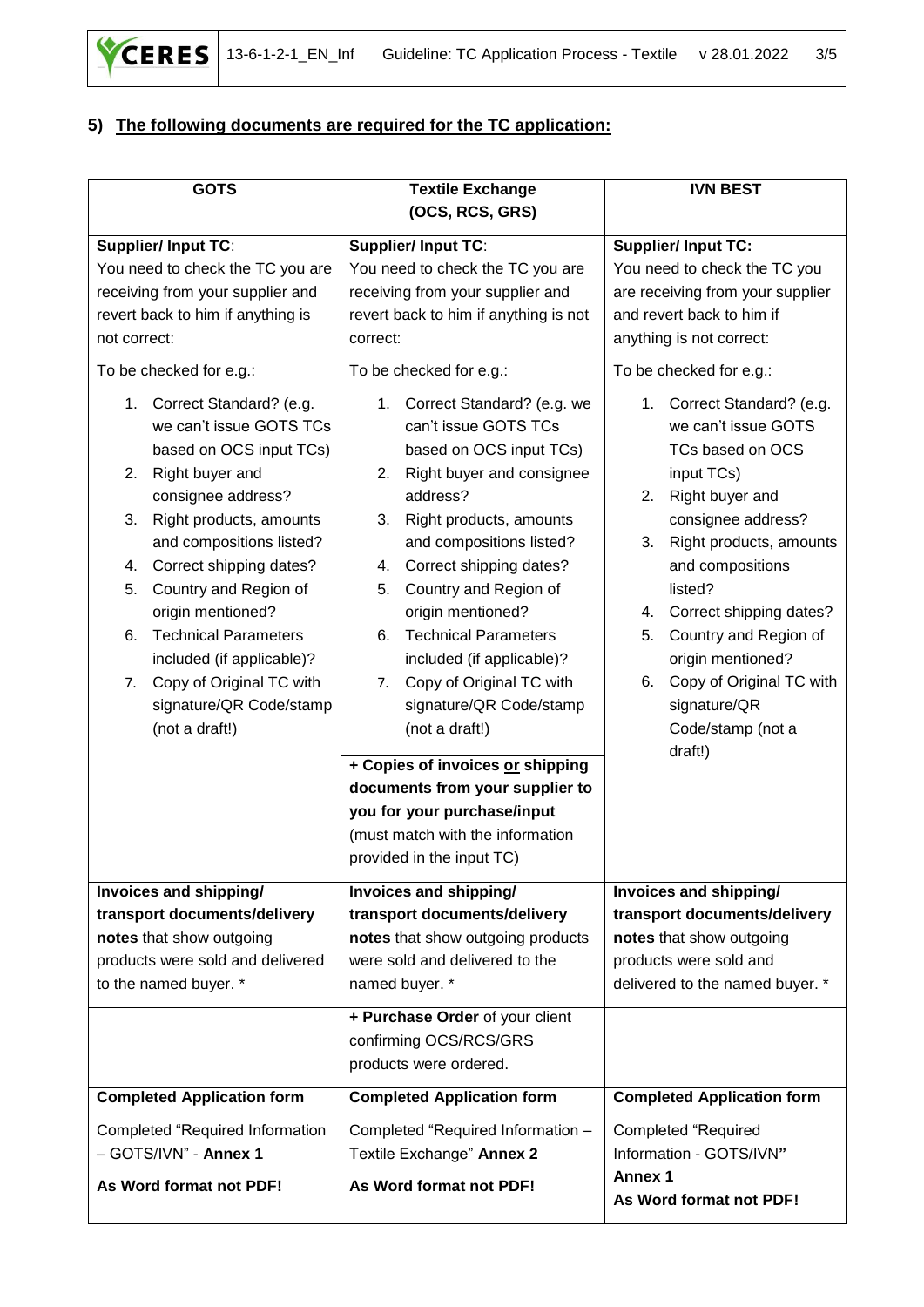

| List of all subcontractors involved                                                   | List of all subcontractors involved                                                                                                                                             | List of all subcontractors        |  |
|---------------------------------------------------------------------------------------|---------------------------------------------------------------------------------------------------------------------------------------------------------------------------------|-----------------------------------|--|
| (completed Annex 3)                                                                   | (completed Annex 3)                                                                                                                                                             | involved (completed Annex 3)      |  |
| A balanced Volume                                                                     | A balanced Volume                                                                                                                                                               | A balanced Volume                 |  |
| reconciliation (considering                                                           | reconciliation (considering                                                                                                                                                     | reconciliation (considering       |  |
| production loss if applicable                                                         | production loss if applicable (We                                                                                                                                               | production loss if applicable     |  |
| (We suggest you use Annex 4                                                           | suggest you use Annex 4 (Quantity                                                                                                                                               | (We suggest you use Annex 4       |  |
| (Quantity Control Sheet) of our                                                       | Control Sheet) of our application                                                                                                                                               | (Quantity Control Sheet) of our   |  |
| application package, if you submit                                                    | package, if you submit your own                                                                                                                                                 | application package, if you       |  |
| your own tables/documents all the                                                     | tables/documents all the required                                                                                                                                               | submit your own                   |  |
| required information needs to be                                                      | information needs to be included                                                                                                                                                | tables/documents all the          |  |
| included and clear to us).                                                            | and clear to us).                                                                                                                                                               | required information needs to be  |  |
|                                                                                       |                                                                                                                                                                                 | included and clear to us).        |  |
| Note: If you are just trading 1:1 (if                                                 | Note: If you are just trading 1:1 (if                                                                                                                                           |                                   |  |
| purchased goods and amounts in                                                        | purchased goods and amounts in                                                                                                                                                  | Note: If you are just trading 1:1 |  |
| input TC = sale goods and                                                             | input TC = sale goods and amounts                                                                                                                                               | (if purchased goods and           |  |
| amounts in output TC - this will                                                      | in output TC - this will not be                                                                                                                                                 | amounts in input $TC = sale$      |  |
| not be required)                                                                      | required)                                                                                                                                                                       | goods and amounts in output TC    |  |
|                                                                                       | Please send in Excel format!                                                                                                                                                    | - this will not be required)      |  |
| Please send in Excel format!                                                          |                                                                                                                                                                                 | Please send in Excel format!      |  |
|                                                                                       |                                                                                                                                                                                 |                                   |  |
| For multiple Shipment TC                                                              | For multiple Shipment TC                                                                                                                                                        | For multiple Shipment TC          |  |
| Requests: completed Annex 5                                                           | Requests: Annex 5                                                                                                                                                               | Requests: Annex 5                 |  |
| (Consent of buyer - if you have a                                                     | (Consent of buyer - if you have a                                                                                                                                               | (Consent of buyer - if you have   |  |
| general agreement about the                                                           | general agreement about the                                                                                                                                                     | a general agreement about the     |  |
| number of shipments and time                                                          | number of shipments and time                                                                                                                                                    | number of shipments and time      |  |
| period with your buyer, you need                                                      | period with your buyer, you need to                                                                                                                                             | period with your buyer, you need  |  |
| to send this only once to us for                                                      | send this only once to us for this                                                                                                                                              | to send this only once to us for  |  |
| this buyer and not with every                                                         | buyer and not with every                                                                                                                                                        | this buyer and not with every     |  |
| application)                                                                          | application)                                                                                                                                                                    | application)                      |  |
|                                                                                       | *The submitted documents need to have the following information (minimum specifications):                                                                                       |                                   |  |
|                                                                                       | Weight of certified-products: net weight, gross weight, certified weight                                                                                                        |                                   |  |
|                                                                                       |                                                                                                                                                                                 |                                   |  |
|                                                                                       | The products on your sales invoices must be clearly identified as goods according to<br>the claimed standard (e.g. GOTS or OCS) -the term "bio" or "organic" is not sufficient! |                                   |  |
|                                                                                       | Product Category/Product Details (yarn, garments etc.) – according to your Scope                                                                                                |                                   |  |
| Certificate                                                                           |                                                                                                                                                                                 |                                   |  |
| Material composition of products– according to your Scope Certificate (e.g. 100% org. |                                                                                                                                                                                 |                                   |  |
| cotton (RM0104) / 95% org. cotton (RM0104) + 5% elastane (RM0160) / 76% org.          |                                                                                                                                                                                 |                                   |  |
| cotton (RM0104) + 22% polyamide (RM0182) + 2% elastane (RM0160) etc.)                 |                                                                                                                                                                                 |                                   |  |
| Quantity (number of items/meters/packing unit/bales/cones)                            |                                                                                                                                                                                 |                                   |  |
|                                                                                       |                                                                                                                                                                                 |                                   |  |